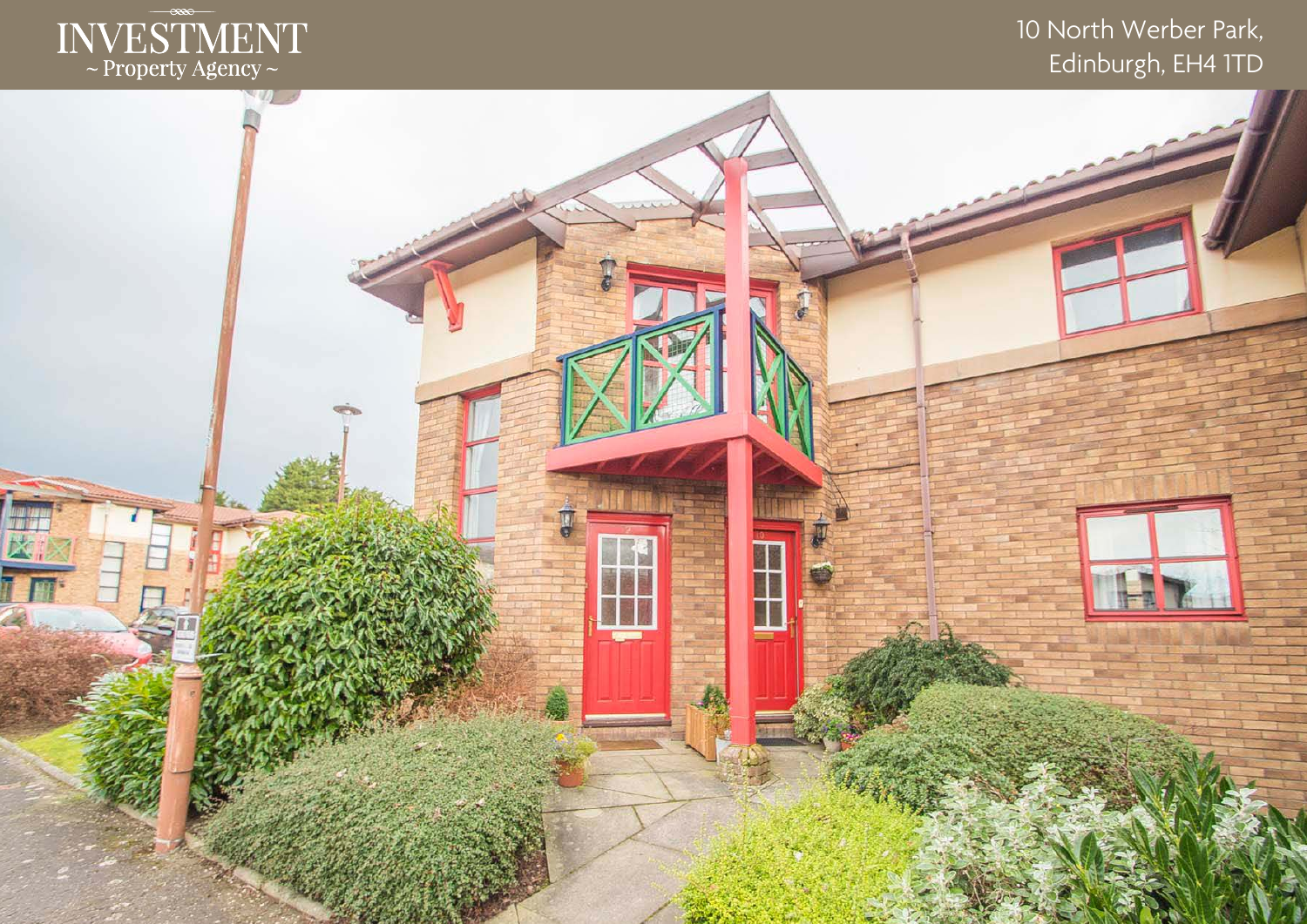![](_page_1_Picture_0.jpeg)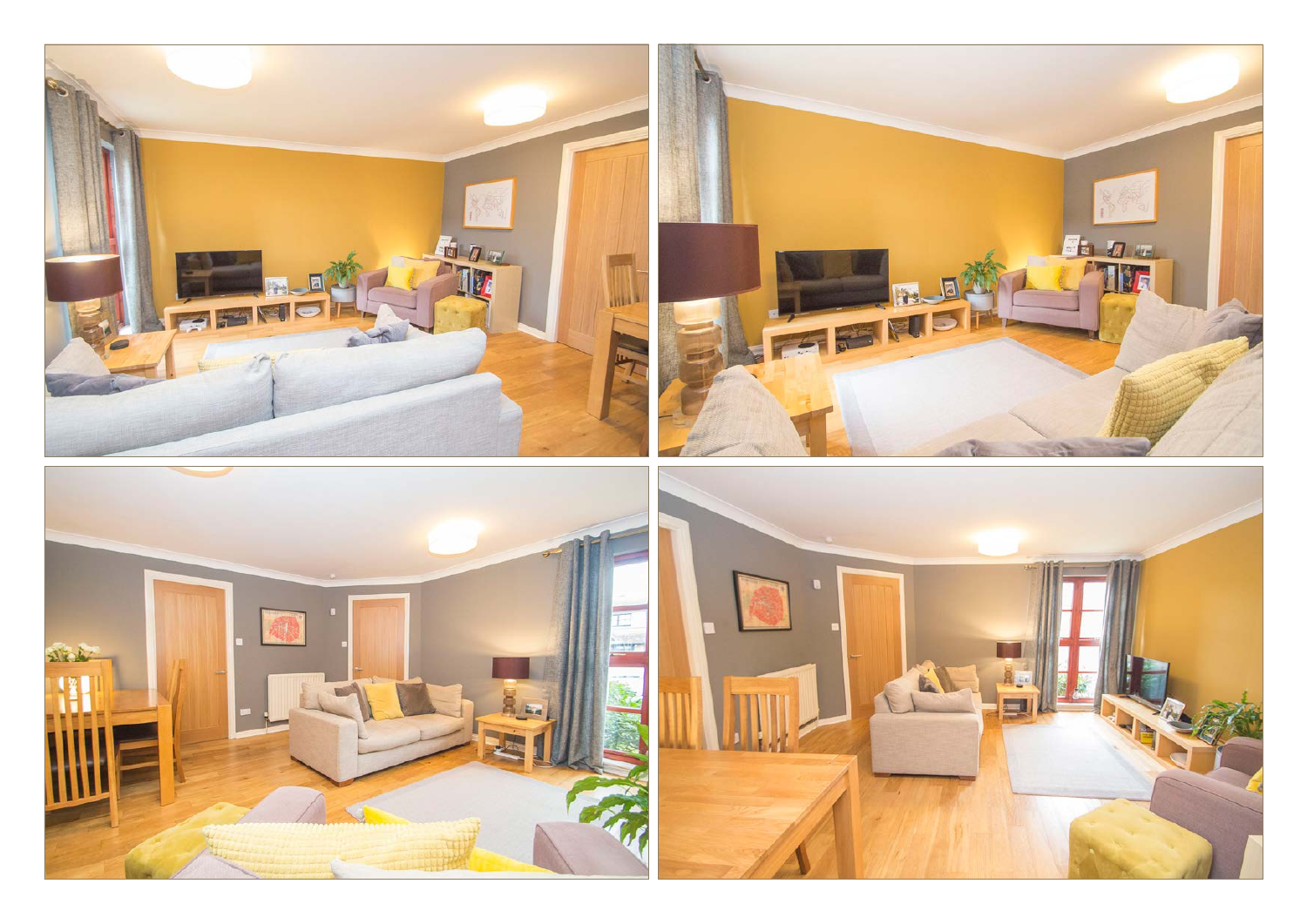## *'Immaculately presented ground floor main door flat enviably located within a delightfully tranquil modern built development surrounded by beautifully maintained landscaped grounds.'*

Entrance hall with storage, lounge/dining room with engineered oak flooring, kitchen with built in appliances, hallway with storage, master bedroom with built in mirror wardrobes and ensuite shower room, 2nd double bedroom with built in mirror wardrobes and luxuriously refitted bathroom with shower above bath. High specification including replacement bespoke internal oak doors. Gas central heating. Double glazing. Ample resident parking.

North Werber Park lies approximately 2.5 miles North West of Princes Street and is well placed for those working within the city centre or wishing to take full advantage of all of the facilities available within a cosmopolitan and modern European capital. Alternatively, the A90 Queensferry Road, Haymarket Station and Edinburgh International Airport allow for ease of movement out with the capital. There are Morrisons and Waitrose supermarkets nearby with a diverse range of shops within the West End, Comely Bank and Stockbridge whilst Craigleith Retail Park has a Marks & Spencer Food Hall plus recently opened PureGym. Recreational needs are well provided for by way of Inverleith Park, Royal Botanic Garden, National Galleries, Water of Leith Walkway, Westwoods Health Club, Village gym, Ainslie Park Leisure Centre, sports clubs, bars and restaurants.

Energy Performance Rating C

![](_page_2_Picture_4.jpeg)

![](_page_2_Picture_5.jpeg)